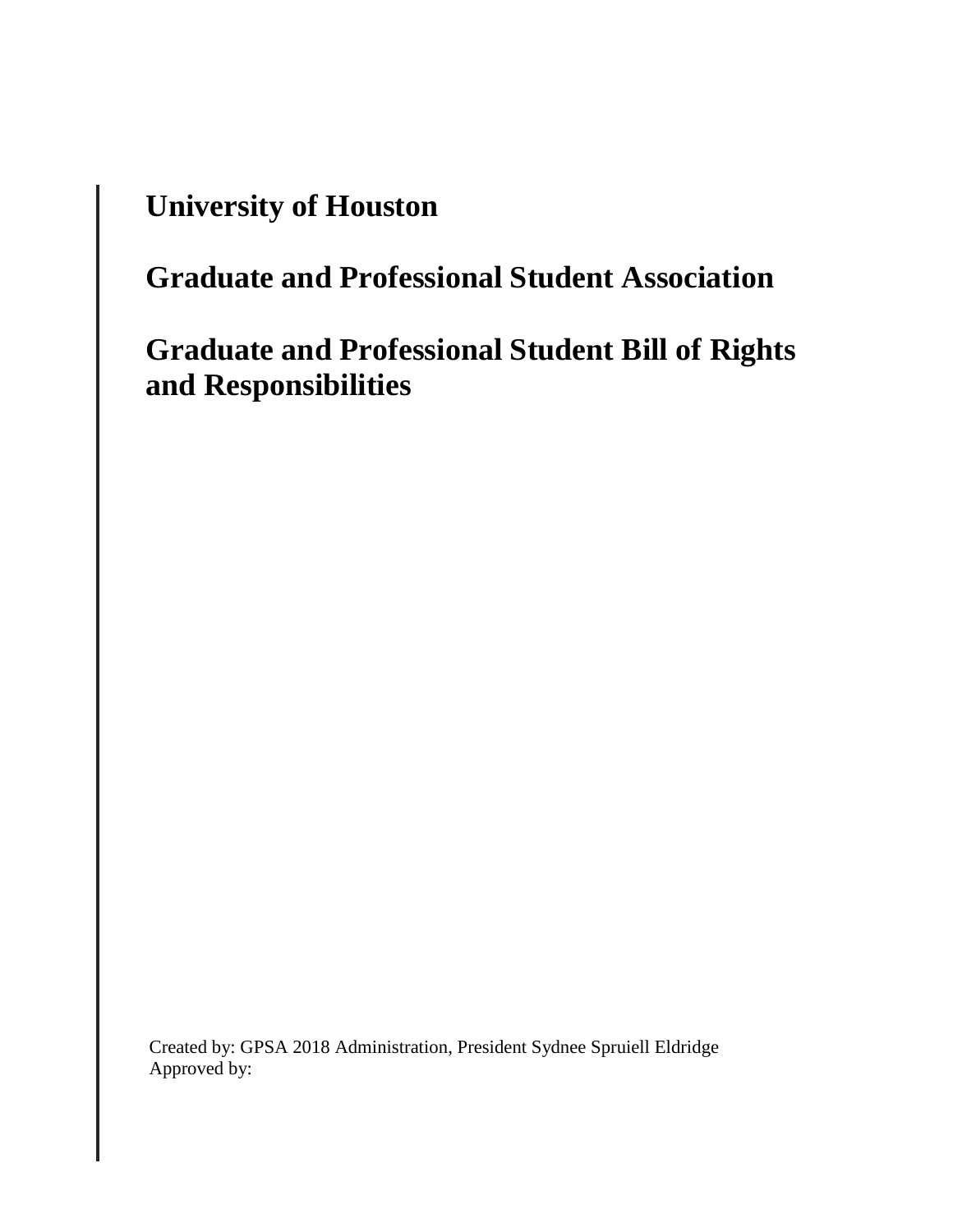## **University of Houston Graduate Student Bill of Rights**

### **Preamble**

Currently, the University of Houston has a Student Handbook<sup>1</sup> in place to protect the rights of its students, both graduate and undergraduate. However, because graduate students face a distinct set of professional and academic needs and are subject to a different set of working conditions and procedures, we found it necessary to form a Graduate Student Bill of Rights. Both the paid and unpaid services provided by graduate students at the University of Houston are highly beneficial to the undergraduate population, and the university as a whole. During the course of their study, graduate students act as a crucial component of the university's structure by performing the following roles: teacher, researcher, mentor, grant writer, conference organizer, campus leader, tutor, and many more. Many of the functions that graduate students are regularly expected to perform are unpaid.

Universities across Texas and across the country, have adopted documents similar to this, created to elucidate and secure rights for graduate students. These universities include: UT Austin  $(2014)^2$ , Texas A&M  $(2015)^3$ , schools within the University of California system<sup>4</sup>, U Michigan<sup>5</sup>, Penn State (2012)<sup>6</sup>, and many more. As the executive board of GPSA, an organization elected to advocate for the graduate students at the University of Houston, we feel it is our duty to create and encourage the adoption of our own Graduate Student Bill of Rights. This document should serve to define the role of graduate students and graduate employees and promote a more productive environment where graduate students are able to continue to produce excellent work, research, and scholarship.

Because the University of Houston purposely seeks out students who they believe will become the leaders and innovators of the future, and those students have contributed a great deal to this institution, this document will outline potential concerns voiced by current graduate students, define the roles and responsibilities expected of the graduate student community, and promote a productive climate, where University of Houston students can continue to flourish, innovate, and supplement the academic community.

 $\overline{a}$ 

<sup>1</sup> <https://www.uh.edu/dos/resources/student-handbook/>

<sup>2</sup> <http://www.utexasgsa.org/tag/bill-of-rights/>

<sup>3</sup> <https://ogaps.tamu.edu/>

<sup>4</sup> <http://gsa.ucsd.edu/governance/bill-of-rights/>

<sup>5</sup> <https://rsg.umich.edu/wp-content/uploads/Grad-Student-Bill-of-Rights.pdf>

<sup>6</sup> <http://gpsa.psu.edu/>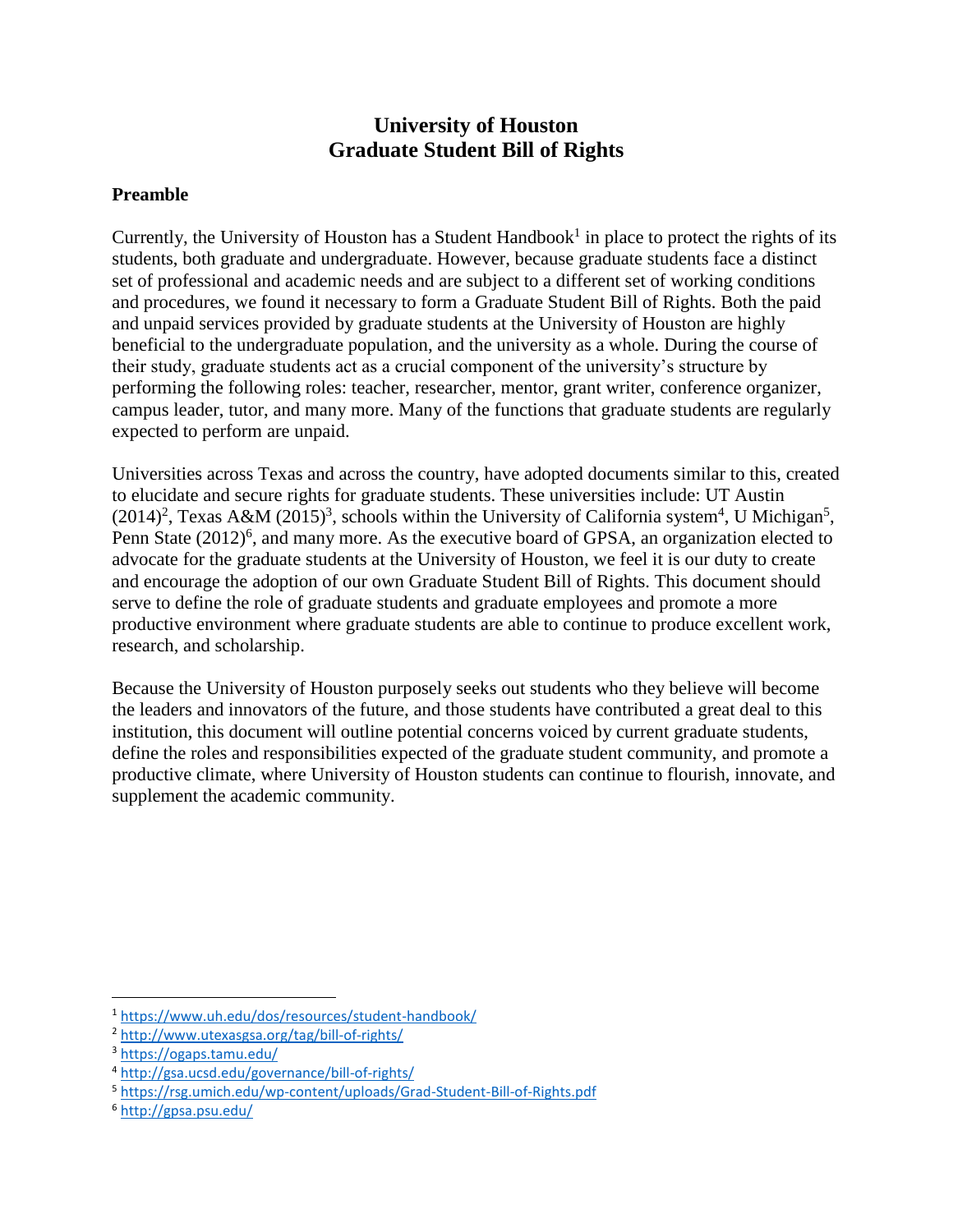#### **Summary**

This document has been adopted by both the Graduate and Professional Student Association, and the UH Student Government Association. Its purpose is to provide a statement of the academic and professional rights that graduate students are entitled to while pursuing any advanced degree at the University of Houston.

We, the graduate students of The University of Houston, claim the rights enumerated below:

- I. The right to be considered members of a scholarly and academic community, and to be treated fairly and respectfully by members of both the administration and the faculty, including access and authorship to scholarly output
- II. The right to perform scholarly activities, work, teach, and conduct research in an environment free from exploitation, discrimination, harassment, or unreasonable expectations or conditions
- III. The right to compensation that meets the standard of a fair and reasonable living wage, and access to accurate information regarding availability and likelihood of support in the form of finances and resources within their program
- IV. The right to access affordable and comprehensive health insurance
- V. The right to fair, honest, and objective evaluations regarding their performance in all capacities in which they may perform duties relegated to them by the university
- VI. The right to specific and clearly stated degree requirements, which are to be communicated to them in a timely manner, including advising guidelines and accurately representative information regarding the selection of advisors and committee members
- VII. The right to due process and access to community advocacy in matters concerning employment in both teaching and research environments
- VIII. The right to representation and shared governance of their department, college, and university, and the right be notified in a timely manner and be given the opportunity to participate in discussions about university-wide changes that affect their day-today lives, including changes in pay structure or amounts, changes in insurance policies or costs, and any alterations in degree or program expectations, requirements, or structures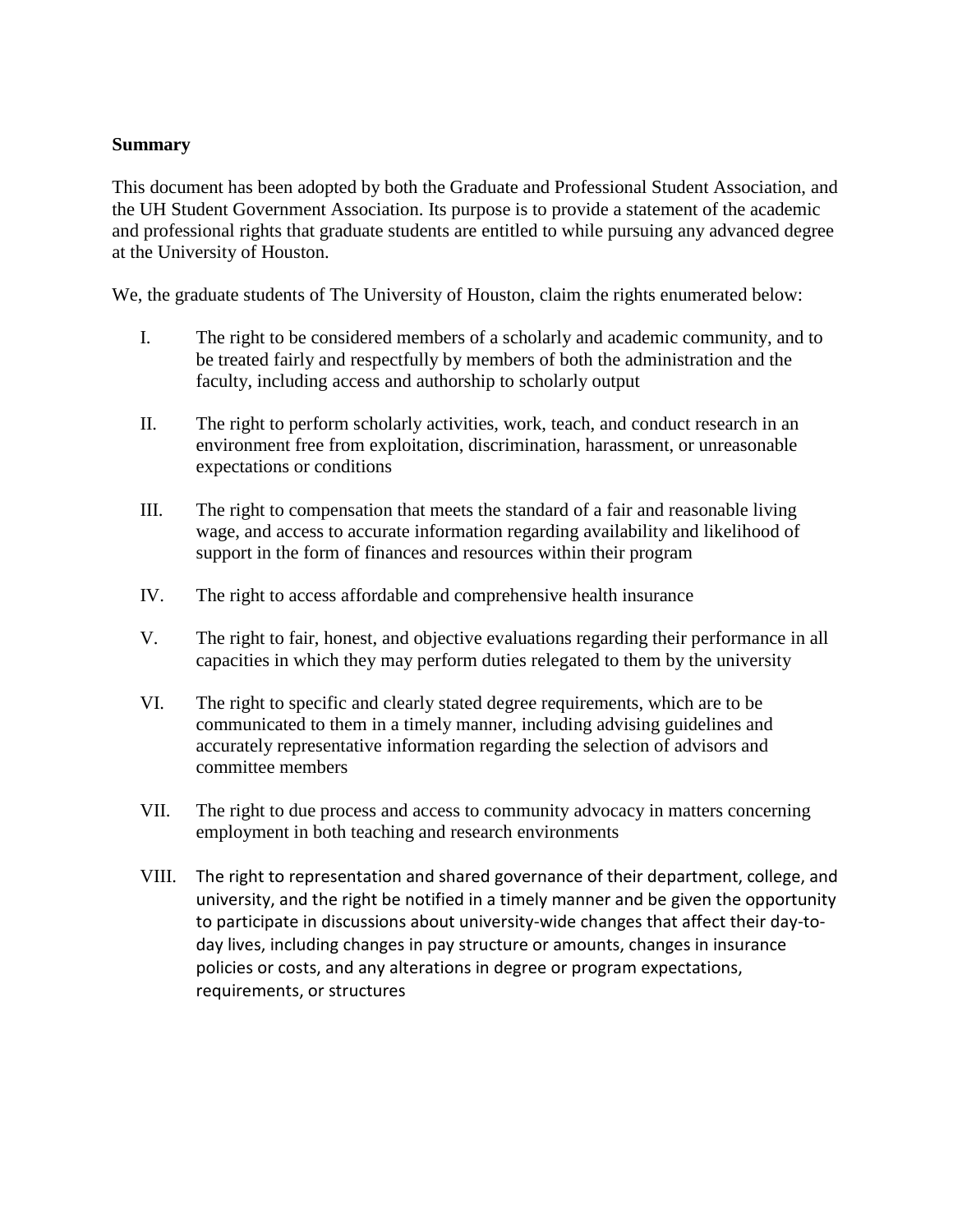Graduate students at the University of Houston have the following Responsibilities:

- I. Graduate students admitted to the University of Houston have the responsibility to conduct themselves in a professional manner, which is appropriate for an academic environment, and supported by the University Student Code of Conduct<sup>7</sup>
- II. Fulfilling both teaching and research responsibilities placed upon them by the University, to the best of their ability
- III. To provide accurate and honestly attained research results, and to uphold the commitment of ethical conduct in research
- IV. To participate in building a healthy campus community to the extent that each is able, and to leave the campus enriched in whatever ways they are able
	- a. To contribute to the academic development and the social environment of the department or program in which he or she is pursuing the advanced degree.
	- b. To contribute to administration of the graduate program, student government and/or the university.
- V. Graduate students are expected to seek feedback on their academic and professional progress

 $\overline{a}$ 

<sup>7</sup>University of Houston – Student Code of Conduct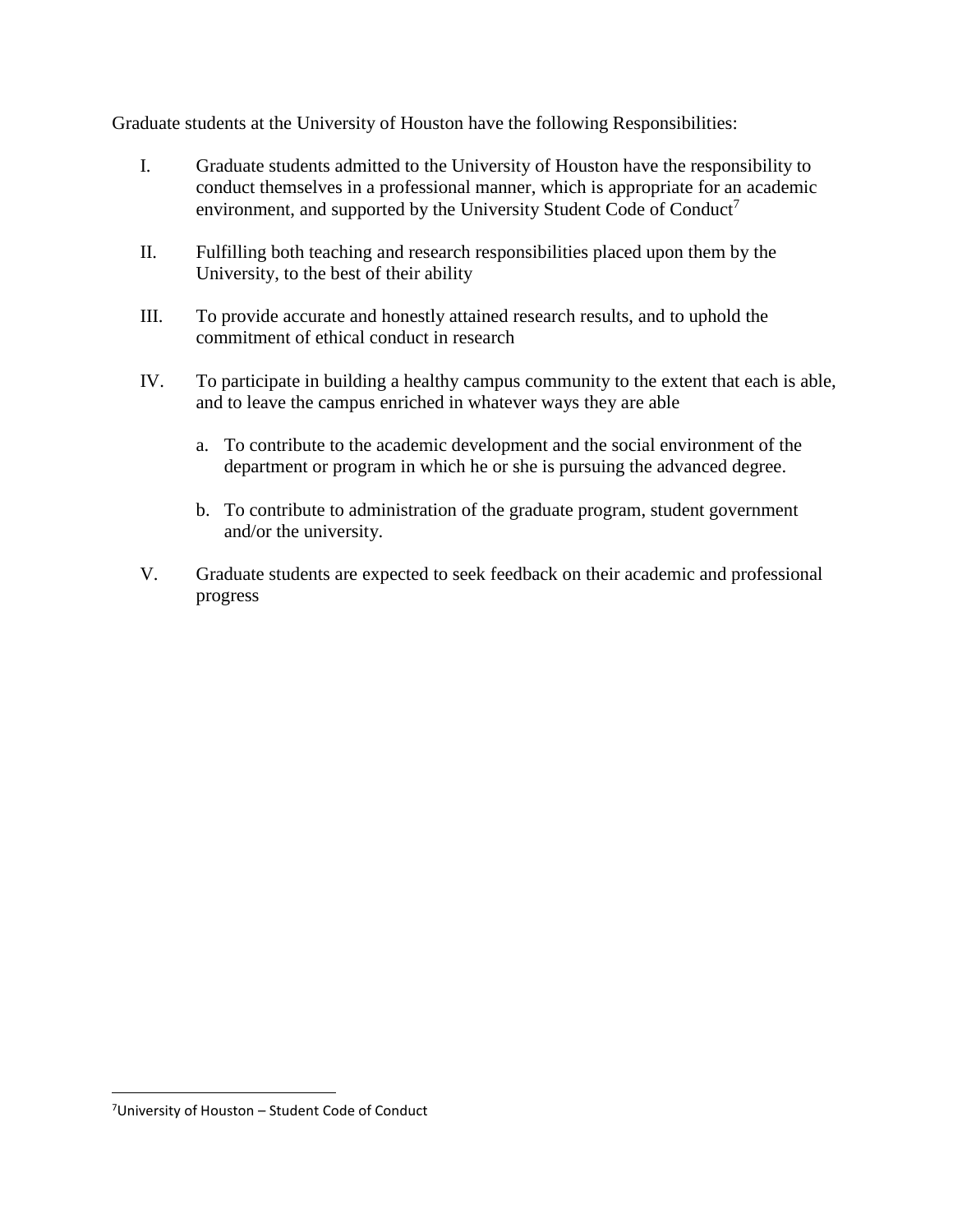Graduate students have the following Rights:

- I. The right to be considered members of a scholarly and academic community, and to be treated fairly and respectfully by members of both the administration and the faculty, including access and authorship to intellectual and scholarly output
	- a. Upon a student's acceptance into any graduate or professional program, expectations for timelines, milestones, and estimated date to completion shall be communicated to them prior to their entrance into said program
	- b. This academic community shall include access to an intellectually stimulating and diverse academic environment
	- c. New policies regarding expectations enacted during the course of a graduate student's studies shall not negatively affect those who were admitted prior to the change
	- d. Access to all relevant information regarding their individual degree programs, including but not limited to average time to degree, the program's attrition rate, causes of attrition (if known by the department), success rates for qualifying/ preliminary/comprehension exams and other milestones necessary for graduation, based on data collected during previous years shall be clearly presented to students in a timely manner upon their entrance into the program
		- i. PhD students shall have the option to pursue a masters' degree during the pursuit of their PhD
	- e. Students should have access to an updated, well-advertised and widely distributed repository of information regarding degree requirements
	- f. Faculty and grad students should agree as soon as possible about authorship positions commensurate with the amount of intellectual contribution to, and work done, on an academic project
		- i. Graduate students who have contributed significant content, research, or work (consistent with generally accepted standards in their respective fields of study) should receive co-authorship to publication utilizing these works or ideas
		- ii. Graduate students should be informed of authorship order and requirements therein as soon as possible
		- iii. Authorship positions and rights shall be periodically and discussed and reviewed during the course of all collaborations between faculty and graduate students
- II. The right to perform scholarly activities, work, teach, and conduct research in an environment free from exploitation, discrimination, harassment, or unreasonable expectations or conditions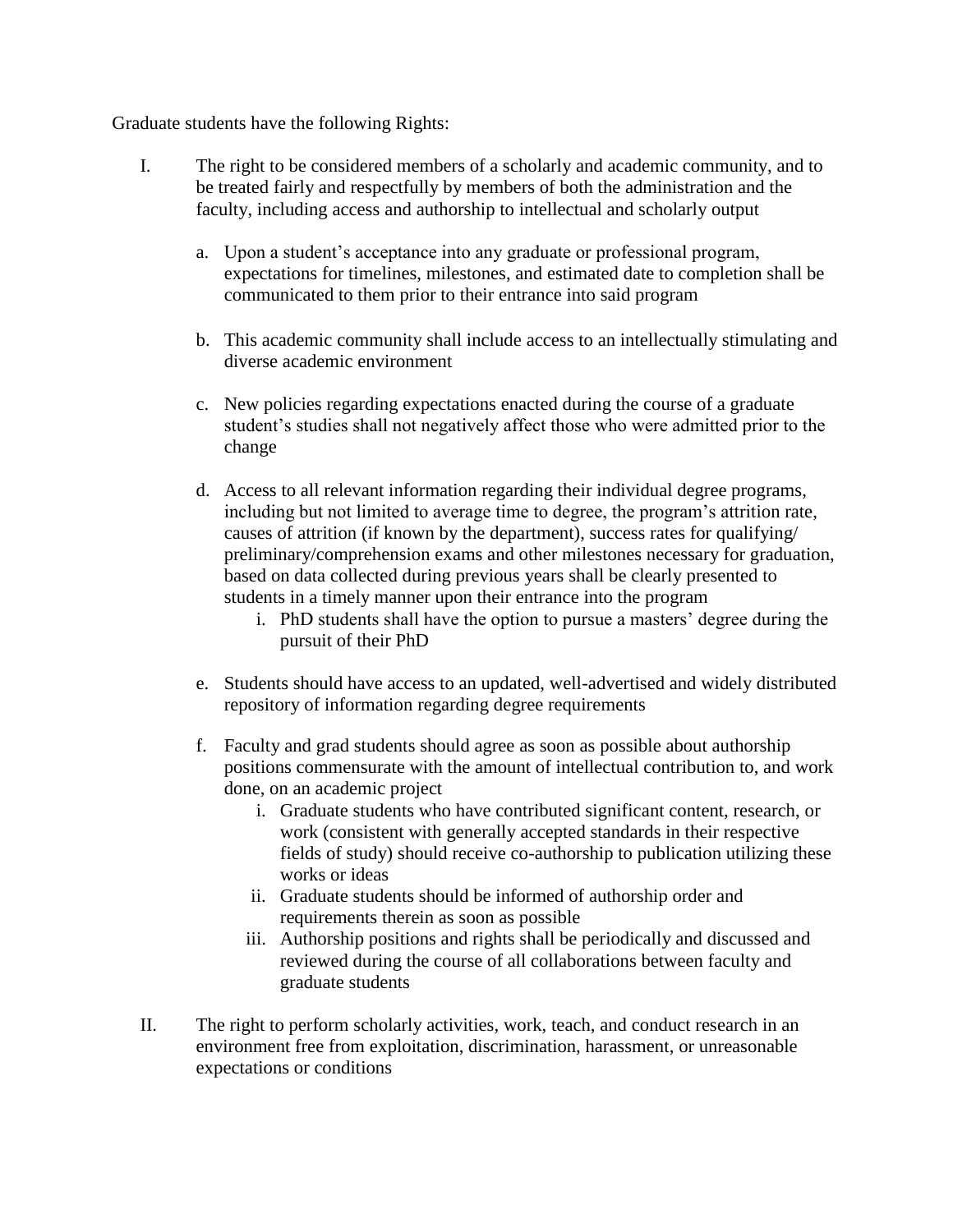- a. Graduate students have the right to academic freedom (as defined by the university)
	- i. The university shall not curb graduate students' right to exercise this freedom, or use it as grounds for disciplinary action, including dismissal from the university
- b. Academic environments in which graduate students work or perform research shall be free from discrimination and harassment of any kind
	- i. This shall include discrimination based on race, gender, religion, beliefs and family status (or changes in family status)
	- ii. Students shall be afforded freedom from discrimination based on personal ideas and free speech, in accordance with university policy
- c. Students shall expect professionalism and respect from administrators, staff, and faculty, including, but not limited to their faculty mentors
	- i. Graduate students should expect that the vulnerability associated with lesser experience or lesser status than their faculty mentors shall not be exploited
- d. Graduate students shall be treated with professionalism and given a reasonable amount of confidentiality in their communications with professors and faculty mentors
	- i. A student's performance should not be discussed by a professor or faculty advisor with other students, without express consent from the student being discussed
	- ii. Discussion regarding students among faculty should remain of a professional nature, and should be limited to issues relevant to their academic or employment-based performance
- III. All graduate and professional student employees, as defined by the University of Houston Graduate Catalog, share the right to compensation that meets the standard of a fair and reasonable living wage, and access to accurate information regarding availability and likelihood of support in the form of finances and resources within their program
	- a. Departments and faculty mentors shall provide accurate and informed information to students regarding financial and resource support within the program which the student belongs to
	- b. Compensation rates should be reassessed periodically by relevant faculty, staff, and administrators, and should keep up with trends that are commensurate with livable wages within the city of Houston
		- i. Should costs associated with attending graduate school (student insurance plans, parking permits, housing options) continue to rise, compensation rates should be reevaluated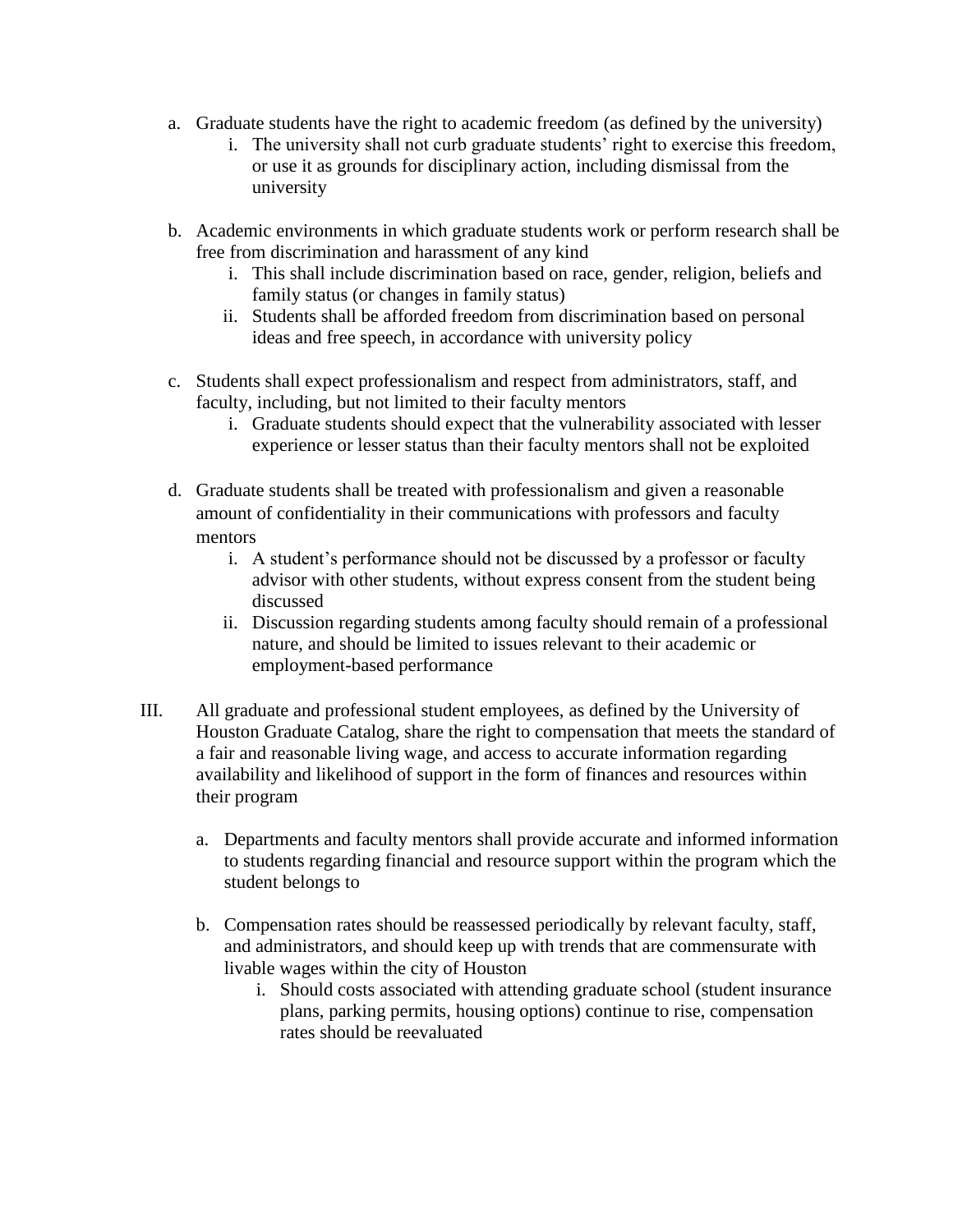- c. Prospective and currently enrolled graduate students will be provided a thorough and comprehensive description of the requirements and qualifications required by the university to obtain and maintain academic employment or financial support
- d. At no point should graduate student compensation fall below a fair and livable wage, as defined by city level wage and cost of living data
	- i. This should be regarded as the baseline for compensation, not as the average or standard wage
	- ii. Part time (defined as under twenty hour) employment stipends should be proportionate to the standards met for full time appointments
- IV. The right to access affordable and comprehensive health insurance
	- a. The university shall provide stipends for health benefits to all PhD-seeking graduate students who receive Graduate Tuition Fellowships (GTF) from the university
	- b. Graduate students shall be provided opportunities for spousal and dependent insurance buy-in options, as do other university employees
	- c. Graduate students who become parents during the course of their education are eligible for parental leave reflective of the rights afforded to employees under the Family and Medical Leave Act.
	- d. This period of parental leave should be considered as separate from the 2 semesters of leave allowed by the university during a degree program. Terms of parental leave must be taken consecutively and any unused terms may not be taken at a later date. Graduate students on parental leave will retain their university ID cards and access to their university email accounts, the university's electronic resources, and university libraries
- V. The right to fair, honest, and objective evaluations regarding their performance in all capacities in which they may perform duties relegated to them by the university
	- a. Graduate and professional students have a right to be evaluated by the faculty of their program in accordance with fair procedures, in matters of both employment and academic success, solely on the basis of the graduate or professional student's professional qualifications and conduct, and previously agreed upon criteria for evaluation
	- b. Evaluations shall be objective, fair, specific, and based on criteria understood by the graduate students, faculty mentors and supervisors, and university administrators
	- c. Graduate students have the right to feedback on their progress toward the completion of their desired degree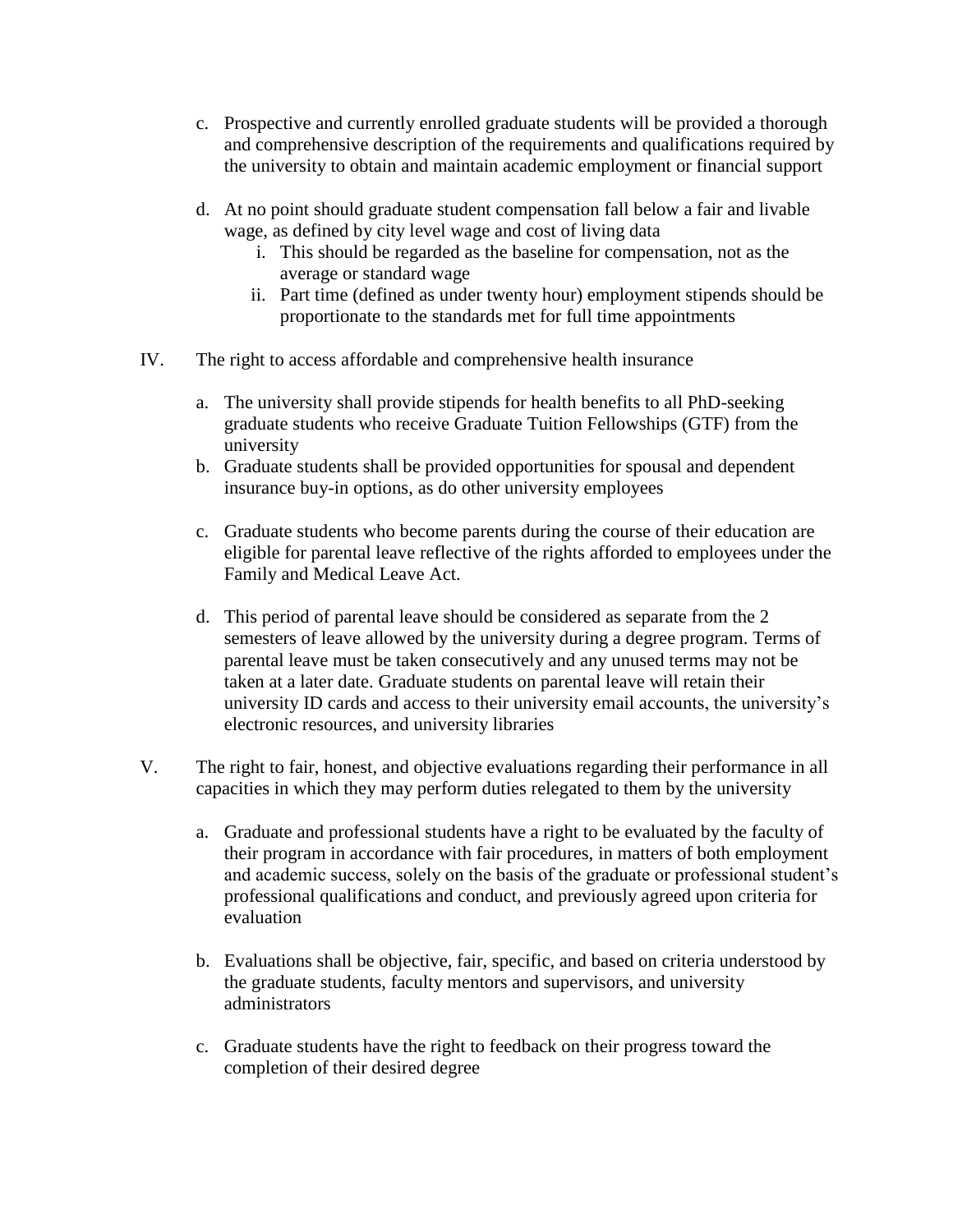- d. Graduate students are protected from arbitrary removal from any program in which they are enrolled at the university
	- i. Any reasons for unsatisfactory performance or examination of a student's continued enrollment in a program should be stated clearly to the student in a written evaluation
	- ii. A description of the processes for removal shall be readily available to both students and faculty
	- iii. Removal or dismissal from the program (based on failure to meet specifically stated academic requirements) shall follow a one semester long probationary period, before which the student is provided adequate notice of failure to meet specified degree requirements
	- iv. Students recommended for dismissal shall be given a fair opportunity to remedy issues communicated to them prior to removal
- e. Students should not receive any kind of punishment, penalty, or retribution should they decide to change faculty advisors, dissertation/thesis supervisors, or committee members
- VI. The right to specific and clearly stated degree requirements, which are to be communicated to them in a timely manner, including advising guidelines and accurately representative information regarding the selection of advisors and committee members
	- a. Upon entrance into their graduate programs, students will have degree requirements clearly communicated to them
		- i. These requirements will also be clearly stated in writing on their department website, and will be easily accessible to students, faculty, and administrators
		- ii. Students should have access to a current and widely-distributed repository of information regarding their degree requirements
	- b. Changes, including those to degree requirements, shall not affect students accepted into the graduate program prior to said alterations, except at the option of the student
		- i. Students should have ready access to both previous and current requirements, and should be given the opportunity to choose whether to apply the changes or not
	- c. Both prospective and currently enrolled students shall be given access to information regarding their pursued program or academic focus
		- i. Students have the right to knowledge about the average and normative time to degree completion within their graduate program
		- ii. Students should have access to information about degree attrition rates and common causes of degree attrition (if this information is available)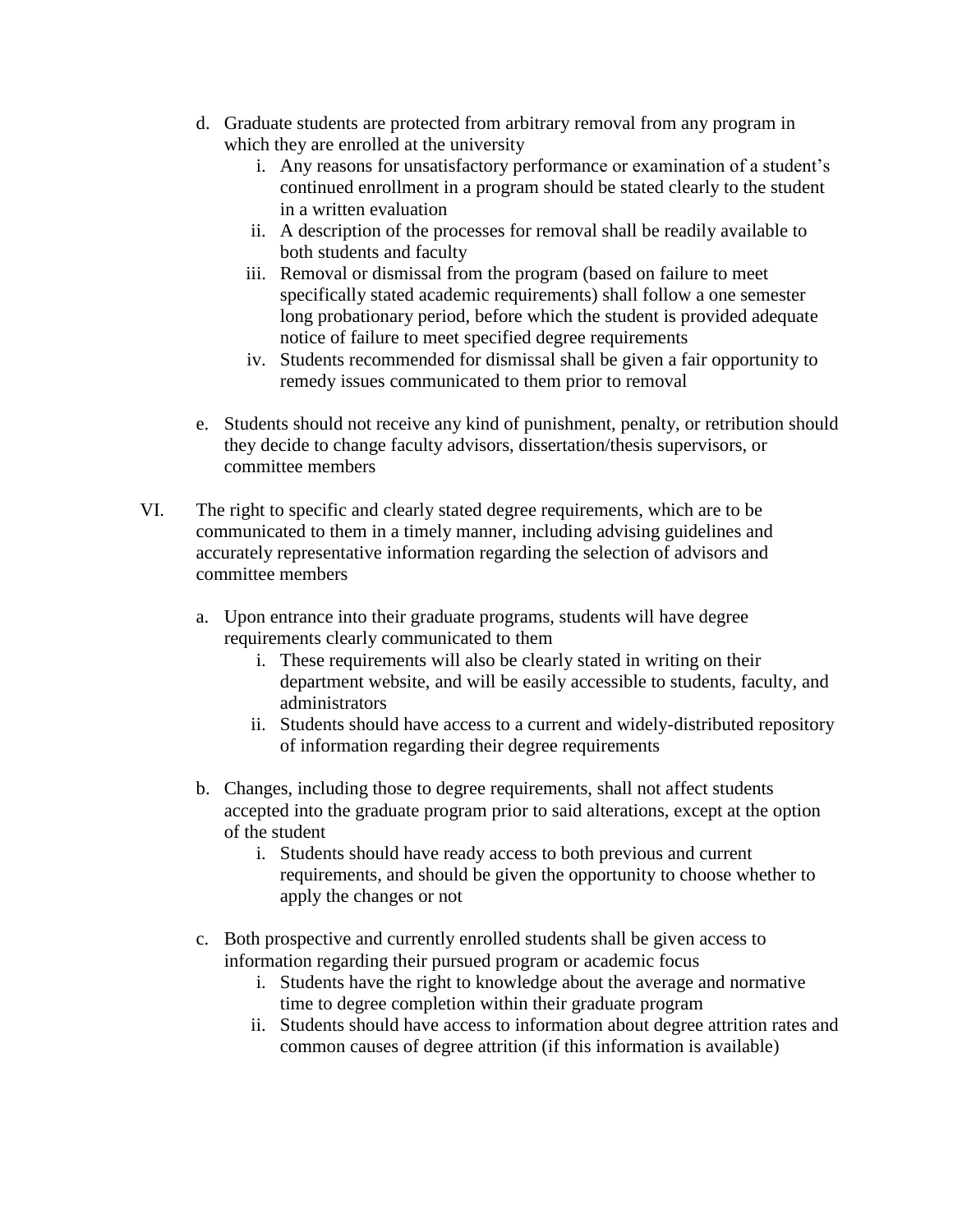- iii. Students should have access to information regarding success rates for qualifying/preliminary/comprehensive exams and other tests and milestones required for completion of their degree
- iv. All information given to students should be based on data collected from previous years, when available
- d. Graduate students have the right to accurate information regarding the selection of faculty advisors or committee members
	- i. Students have the right to responsive supervision throughout their program's course of study at the university
	- ii. Upon departure of a graduate student's faculty advisor from the university, their department shall strive to provide the graduate student with alternative supervision quickly, and in a way that does not significantly hinder their degree completion
- e. Students shall expect and receive access to professional development and dedicated career advising services provided by the University to pursue postgraduate career opportunities
- f. Graduate and professional students shall be given access to information regarding expectations about job placement and time expectations regarding the availability and expectations about careers upon completion of their degree, prior to entry into the program

### \*\*(CAMERON'S ECON DEPT LINK) \*\*

VII. The right to due process and access to community advocacy in matters concerning employment in both teaching and research environments

Graduate students, as members of the university staff and as students of an academic institution, have the right to due process in matters regarding both academic- and employment-based grievance procedures within and outside of their departments. As employees of the university, graduate students deserve to be protected by the same rights given to other university employees.

Grievances Related to Employment and Academic Matters:

- a. Graduate Student TAs, AIs, RAs, and GAs have the right to clear requirements outlining their duties as employees, and have the right to refuse work assignments not directly related to their academic duties or clearly communicated to them as part of employment expectations
- b. Graduate Students have the right to a detailed description, communicated to them in a timely manner, of workload sharing between student workers and professors